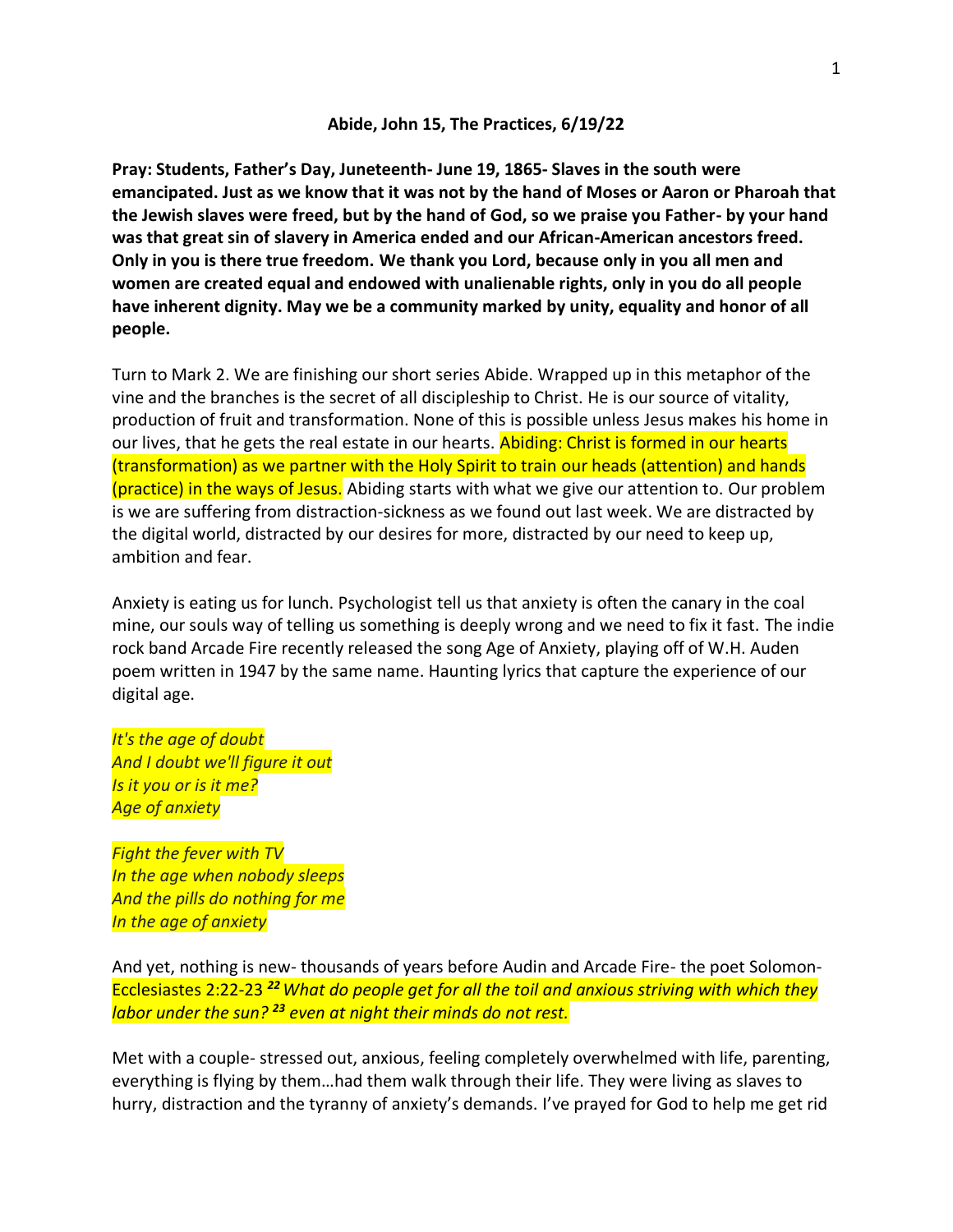of my anxiety but it hasn't worked. I gave them this analogy, imagine you are a fast food junkie and every day after work you go through the McDonald's drive thru line, while you are praying, "Lord, help me not to buy a Big Mac and Fries." They got it. The answer to your prayer is not God magically making your anxiety go away, it is to learn to abide through filling your mind with the things of the Spirit and making space in your life to prioritize a lifestyle of abiding in Him through the disciplines. This is where many of us are…we don't want the anxiety, we live distracted, we feel the stress in our body…we have even prayed that God would give you peace, but as the the 4th century African Bishop of the St. Augustine, in *Confessions* "You have made us for yourself, and our heart is restless until it rests in you." We must learn how to consistently allow the Holy Spirit to train us to abide through the spiritual disciplines of **Solitude & Prayer, Sabbath, Meditation & Memorization, Fasting, Simplicity, Community.** I would like to give you a challenge- some of us have tried to cure our anxiety through self-medication, prescription pills, through working more hours, therapy, essential oils…and I'm not saying some of these things aren't helpful or even necessary. But before we reach for the things of man, what if you begin to reorder your life around the practices of abiding? Last week I gave you a list of 10 practices of Abiding, posted that on Facebook. This week I'm going to talk about just one of those practices…and I choose this one because I think it is simultaneously most neglected and the practice upon which the other practices find their place.

**Practicing the Sabbath Principle.** I believe the Sabbath principle from the Bible can dramatically change your life, reduce your anxiety, help you become a resilient disciple. And yet, many in the evangelical world go without ever hearing anything about the Sabbath. I grew up in a Baptist church and I don't recall ever hearing a teaching on how to practice Sabbath. Now that is either because it was assumed, or because it was avoided as an over correction to the fear of the legalism of the pharisees. But as I've studied the Scriptures and watched my spiritual mentors live, I have come to the conclusion that the Sabbath principle is thoroughly Biblical and is a central practice to abiding. And yet many of us do not practice the Sabbath principle to our own detriment. Keelers are right with you.

Every religious Jew at least since the days of Moses all the way to the present practice Sabbath. Sabbath or Shabbat to the Jews is a word that comes right out of the creation account in Genesis 2. *<sup>2</sup> By the seventh day God had finished the work he had been doing; so on the seventh day he rested from all his work. <sup>3</sup> Then God blessed the seventh day and made it holy, because on it he rested from all the work of creating that he had done.*

On Mount Sinai in **Exodus 20-** God instituted in the 10 Commandments the practice of Sabbath on the  $7<sup>th</sup>$  day. Work was to cease, and the people were to rest in the goodness, grace and provision of God, just as God did in his creation of the world. In the context, remember the Israelites were coming out of over 400 years of slavery in Egypt. Slaves don't sabbath. They work every day, grueling, inhumane conditions. Work which is given as a gift by God, becomes a curse and a tyrant for generations. And so the command to cease work for a day in rest and delight was intended to be a wonderful gift from God to the people of Israel, and restore their human dignity. To remind them- you are not a piece of property, you are made in the image of God who rested from his work. And this is why when we do not practice the Sabbath principle,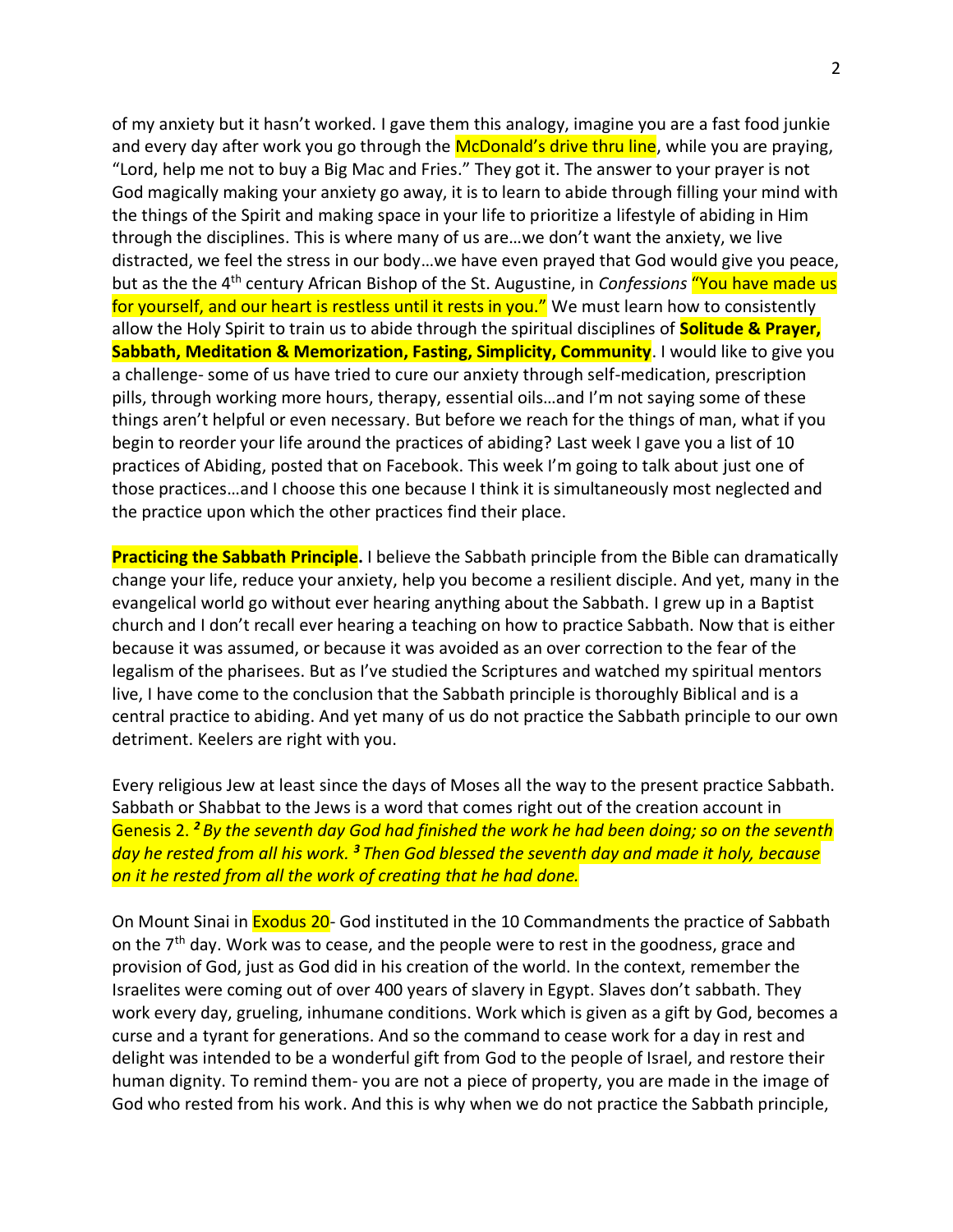when we are workaholics, we are never more like the slaves of Egypt, dehumanized and robbed of God's gift to humanity.

## Mark 2 *<sup>23</sup>One Sabbath Jesus was going through the grainfields, and as his disciples walked along, they began to pick some heads of grain. <sup>24</sup> The Pharisees said to him, "Look, why are they doing what is unlawful on the Sabbath?"*

Now in the Torah there is no detailed rules as to what is considered work. And we know that to be true today- thought experiment: are these activities restful or work- Cooking, reading, gardening, hiking, spending time with in-laws. So there were certainly no laws in the Torah against Jesus and his disciples snacking in the grain fields. It was that the Pharisees over the years, kind of like helicopter parents, decided to stack rules on rules to protect people from possibly disobeying and control the outcomes. *<sup>27</sup> Then he said to them, "The Sabbath was made for man, not man for the Sabbath.* You have this backwards. You have taken this great gift, this compliment to the dignity of humanity and made it into a ball and chain, a soul sucking legalistic practice. I would argue that modern Christians need to hear the first part far more than the second. We have the exact opposite issue as the pharisees, our problem isn't that we have a bunch of legalistic rules around Sabbath, it's that we don't have any at all.

"The Sabbath has largely been forgotten by the church, which has uncritically mimic the rhythms of the industrial and success obsessed West. The result?

Our road weary, exhausted churches have largely failed to integrate Sabbath into their lives as vital elements of Christian discipleship. It is not as though we do not love God, we love God deeply.

We just do not know how to sit with God anymore. We have become perhaps the most emotionally exhausted, psychologically overworked, spiritually malnourished people in history." - A.J. Swoboda, Subversive Sabbath

Now as Christians of the New Covenant, we are no longer under the law but under grace. Jesus has fulfilled the Law for us- Sabbath is not a law but is a principle bring into our lives as the gift God intended it to be from the beginning. It's not about a specific day, although most of Christian history has considered that to be Sunday, but Paul says in Romans 14:5 *One person considers one day more sacred than another; another considers every day alike. Each of them should be fully convinced in their own mind.* It is a principle all throughout Scripture given for our good, not as bondage.

Let me give you **3 Practices of the Sabbath** and then some ideas about how to begin integrating this abiding practice into your life.

**Stopping**- Shabbat- To stop, literally. To stop working for a day. Which is different than a day off when we do all the work we don't get paid for. Not just to stop working but to stop thinking about work- induce same chemicals as the stress of work. Cultivate the mental discipline to set aside. Stop Worrying. Emotional, Relational...John Mark Comer says his family disciplines themselves to try not think or talk about anything sad on Sabbath. Stop wanting- online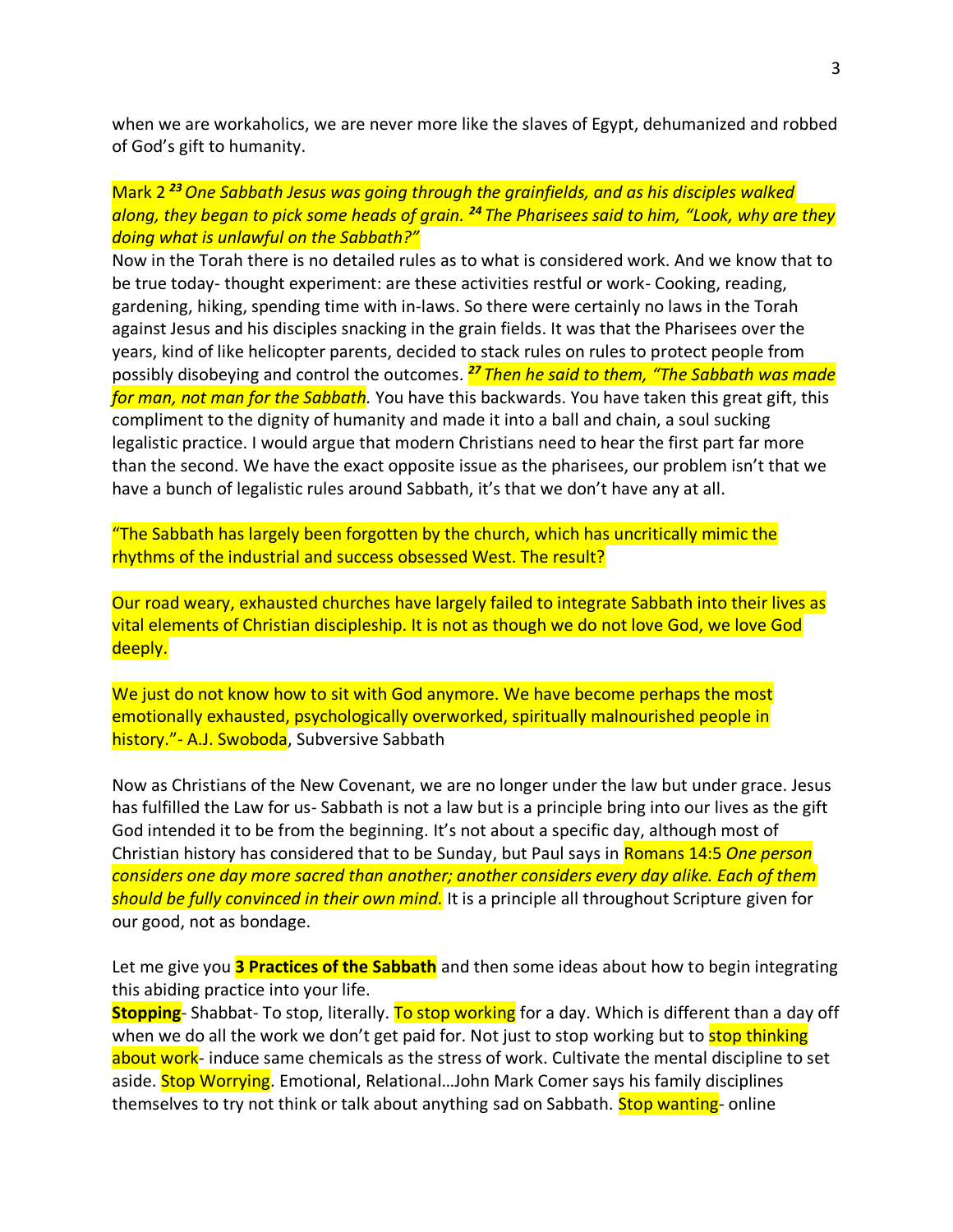shopping, needing things. Also a call to **stop relying on self** and rely on God in your unfinished work. In agrarian society of ancient world, you work the land. And a day off from the land, from plows and plucking and harvesting and watering and threshing- it meant there was work left undone, unfinished, there was more that could be done…but they were to cease from that work and leave it be. Like the cooking show Chopped…buzzer goes off and it's done. You drop the pepper grinder, you drop close your laptop, that email unanswered, you leave that room undusted…

This is how this shows up in my life…I prepare my sermons on Thursdays and Fridays. Any preacher will tell you that there is always more tweaking and work that can be done on your sermon. When Sabbath begins for me- which is Friday late afternoon, the laptop shuts, wherever I am is where I am. I don't touch that sermon until early Sunday morning. Some days that easy…other days I say…Lord I have to trust you to do the work because this hasn't come together! What I have found when I have made that commitment to the Lord is that He works when I rest.

**Delighting**: The word- Shabbat has the dual meaning to stop and to delight. God took in all that he made, he delighted in his work and then he blessed the Seventh day and made it holy. Easy to think about Sabbath in the negative. All the things you can't do…but it's a blessed day. What do you enjoy? Feed your soul with what is beautiful and good and brings laughter and love… because our world is filled with so much that is evil, ugly and a lie. And it's easy to see the world in a negative light. It reminds us to be joyful even in the circumstances of your life.

For me that's sleeping in, it's mountain biking, it's several cups of coffee, eating well, it's enjoying a glass of wine or a day at the ocean, it's enjoying the wife of my youth…(that may be work for her), it's unhurried time in the backyard with my family.

**Worshipping:** This is the response after stopping and delighting…it's not something you need to check off your list, it's rather just the reasonable response to making the space for Sabbath.

Ruth Haley Barton, Sacred Rhythms- "I know what it's like to rest for hours until I have the energy to delight in something- good food, a good book, leisurely walk, long awaited conversation with someone I love.

I know what it's like to feel joy and hope and peace flow back into my body and soul though I had thought it might never come back again. I know what it's like to see my home and my children through the Sabbath eyes of enjoyment.

I know what it's like to have rest turned into delight, and delight turned into gratitude, and gratitude into worship."

This is why I believe all the other practices have their starting place in the Sabbath principle. It's the place where we begin to carve the space to abide for the rest of the week, that fuels our